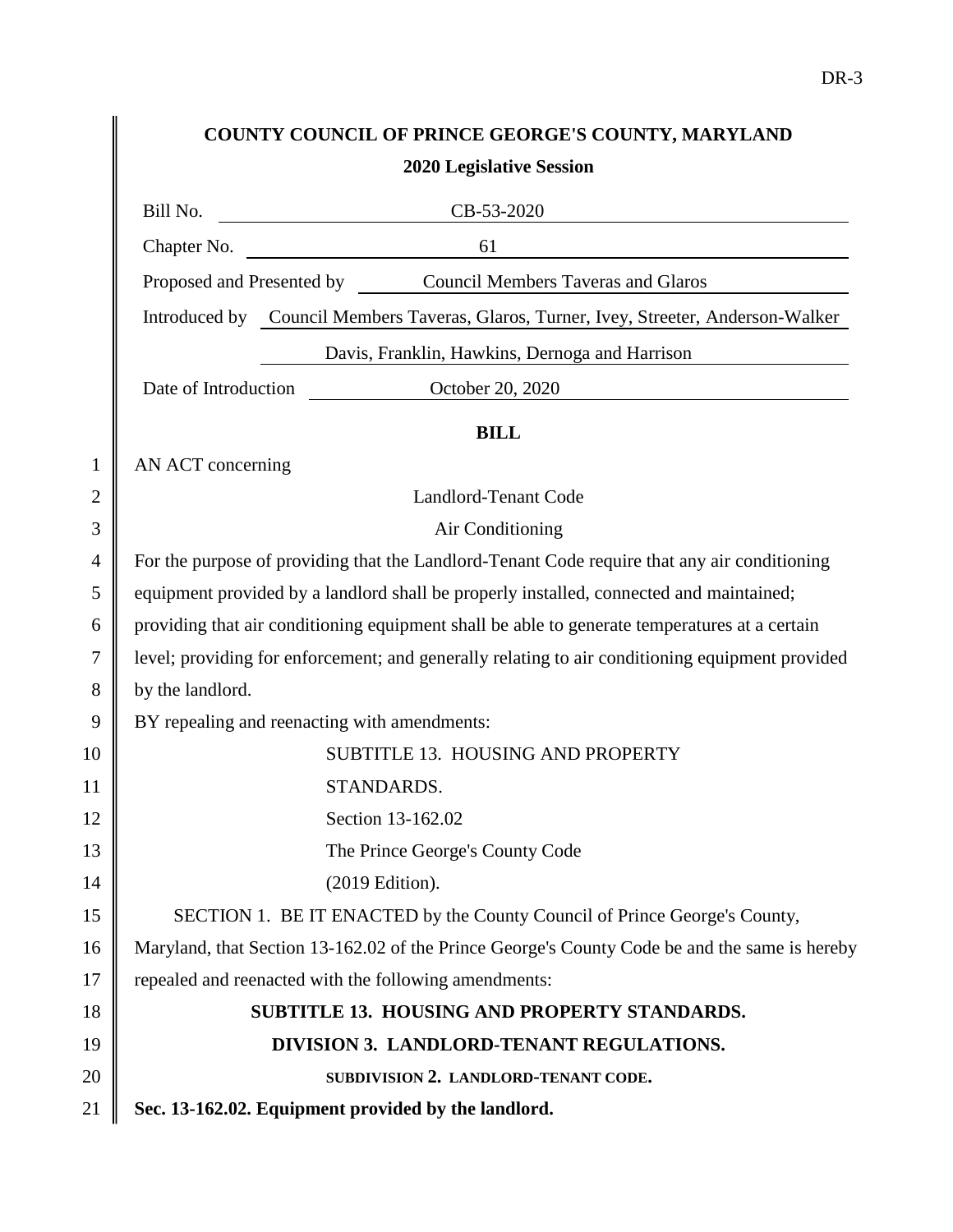1 The owner of each dwelling or dwelling unit must assure compliance with the following 2  $\parallel$  standards during human habitation:

 $3 \parallel$  (a) Equipment which is provided by the landlord shall be properly installed, connected,  $4 \parallel$  and maintained, and shall be capable of adequately performing the function for which it was 5 designed.

 $6 \parallel$  (b) Air conditioning in rental housing. Except when required for reasonable maintenance 7 and repair, if the landlord supplies air conditioning units or a central air conditioning system, it 8 shall be maintained in a safe and good working condition. Safe and good working condition shall 9 mean that between June 1 and September 30:

10 (1) Each owner of rental housing where cooling is not under the control of the tenant 11  $\parallel$  shall maintain a temperature of no more than 80 degrees Fahrenheit (80<sup>0</sup>F) in each habitable 12 space at a distance of three (3) feet above floor level, above the floor near the center of the room 13 and two (2) feet inward from the center of each exterior wall; and

14 (2) Each owner of rental housing where the cooling is under the control of the tenant 15 Shall provide an air conditioning system capable of maintaining a temperature of no more than 16 | 80 degrees Fahrenheit (80<sup>0</sup>F).

17  $\parallel$  (c) Enforcement – Air Conditioning in Rental Housing.

18 Tenants may bring complaints of violations of 13-162.02 (b) to the Department of Permitting, 19 Inspections, and Enforcement (DPIE). If DPIE finds that a violation has occurred, DPIE shall 20 | impose a civil fine up to five hundred dollars (\$500) for each violation.

21 \* \* \* \* \* \* \* \* \* \* 22  $\parallel$  SECTION 2. BE IT FURTHER ENACTED that the provisions of this Act are hereby 23 declared to be severable; and, in the event that any section, subsection, paragraph, subparagraph, 24 Sentence, clause, phrase, or word of this Act is declared invalid or unconstitutional by a court of 25 competent jurisdiction, such invalidity or unconstitutionality shall not affect the remaining 26 words, phrases, clauses, sentences, subparagraphs, paragraphs, subsections, or sections of this 27 Act, since the same would have been enacted without the incorporation in this Act of any such 28 invalid or unconstitutional word, phrase, clause, sentence, paragraph, subparagraph, subsection, 29  $\parallel$  or section.

30 SECTION 3. BE IT FURTHER ENACTED that this Act shall take effect on forty-five (45) 31 calendar days after it becomes law.